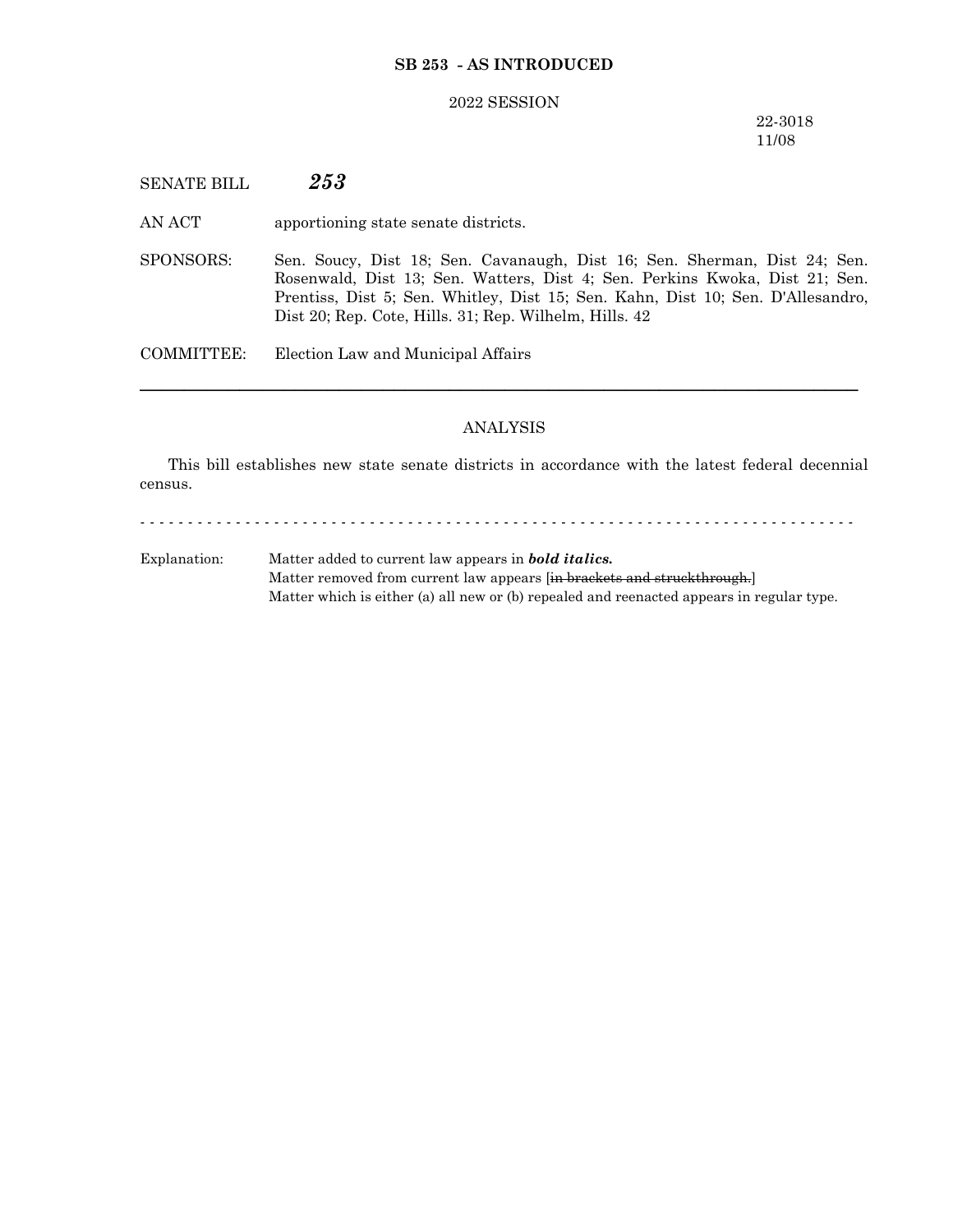#### **SB 253 - AS INTRODUCED**

### STATE OF NEW HAMPSHIRE

*In the Year of Our Lord Two Thousand Twenty Two*

1

AN ACT apportioning state senate districts.

*Be it Enacted by the Senate and House of Representatives in General Court convened:*

1 State Senate Districts. RSA 662:3 is repealed and reenacted to read as follows:

662:3 State Senate Districts. The state is divided into 24 districts for the choosing of state senators, each of which may elect one senator. The districts shall be constituted as follows: 2 3

I. Senatorial district number 1 is constituted of Atkinson & Gilmanton Academy Grant, Bath, Bean's Grant, Bean's Purchase, Benton, Berlin, Bethlehem, Cambridge, Carroll, Chandler's Purchase, Clarksville, Colebrook, Columbia, Crawford's Purchase, Cutt's Grant, Dalton, Dix's Grant, Dixville, Dummer, Easton, Errol, Erving's Location, Franconia, Gorham, Green's Grant, Hadley's Purchase, Jefferson, Kilkenny, Lancaster, Landaff, Lincoln, Lisbon, Littleton, Livermore, Low and Burbank's Grant, Lyman, Martin's Location, Milan, Millsfield, Monroe, Northumberland, Odell, Pinkham's Grant, Pittsburg, Randolph, Sargent's Purchase, Second College Grant, Shelburne, Stark, Stewartstown, Stratford, Success, Sugar Hill, Thornton, Thompson and Meserve's Purchase, Wentworth's Location, Whitefield, and Woodstock. 4 5 6 7 8 9 10 11 12

II. Senatorial district number 2 is constituted of Alexandria, Ashland, Bridgewater, Bristol, Campton, Center Harbor, Danbury, Dorchester, Ellsworth, Grafton, Groton, Haverhill, Hebron, Hill, Holderness, Meredith, New Hampton, Orange, Orford, Piermont, Plymouth, Rumney, Sanbornton, Tilton, Warren, Wentworth, and Wilmot. 13 14 15 16

III. Senatorial district number 3 is constituted of Albany, Bartlett, Brookfield, Chatham, Conway, Eaton, Effingham, Freedom, Hale's Location, Hart's Location, Jackson, Madison, Middleton, Milton, Moultonborough, Ossipee, Sandwich, Tamworth, Tuftonboro, Wakefield, Waterville Valley, and Wolfeboro. 17 18 19 20

IV. Senatorial district number 4 is constituted of Barrington, Dover, Rollinsford, and Somersworth. 21 22

V. Senatorial district number 5 is constituted of Canaan, Charlestown, Claremont, Cornish, Enfield, Hanover, Lebanon, Lyme, and Plainfield. 23 24

VI. Senatorial district number 6 is constituted of Alton, Barnstead, Farmington, Gilmanton, New Durham, and Rochester. 25 26

VII. Senatorial district number 7 is constituted of Andover, Belmont, Boscawen, Canterbury, Franklin, Gilford, Laconia, Northfield, Salisbury, and Webster. 27 28

VIII. Senatorial district number 8 is constituted of Acworth, Antrim, Bennington, Bradford, Croydon, Deering, Francestown, Goshen, Grantham, Hillsborough, Langdon, Lempster, Marlow, 29 30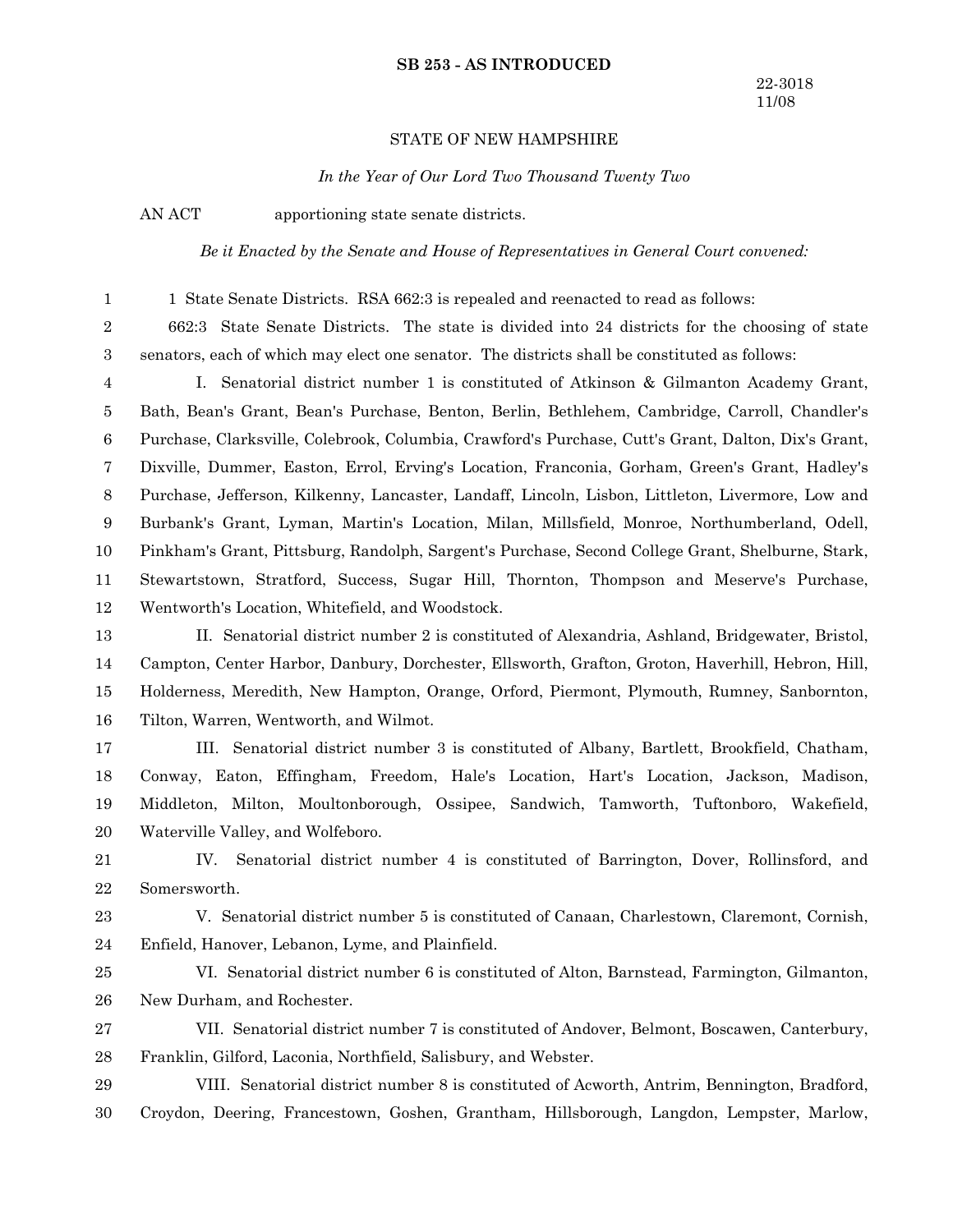### **SB 253 - AS INTRODUCED - Page 2 -**

| 1                | New London, Newbury, Newport, Springfield, Stoddard, Sunapee, Sutton, Unity, Washington,                   |
|------------------|------------------------------------------------------------------------------------------------------------|
| $\overline{2}$   | Weare, and Windsor.                                                                                        |
| $\boldsymbol{3}$ | IX. Senatorial district number 9 is constituted of Bedford, Dublin, Fitzwilliam, Greenfield,               |
| 4                | Hancock, Jaffrey, Lyndeborough, Mont Vernon, New Boston, Peterborough, Richmond, Sharon,                   |
| 5                | Temple, and Troy.                                                                                          |
| 6                | X. Senatorial district number 10 is constituted of Alstead, Chesterfield, Gilsum, Harrisville,             |
| 7                | Hinsdale, Keene, Marlborough, Nelson, Roxbury, Sullivan, Surry, Swanzey, Walpole, Westmoreland,            |
| $8\phantom{1}$   | and Winchester.                                                                                            |
| 9                | XI.<br>Senatorial district number 11 is constituted of Amherst, Merrimack, Milford, and                    |
| 10               | Wilton.                                                                                                    |
| 11               | XII.<br>Senatorial district number 12 is constituted of wards 1, 2, and 5 in Nashua, and                   |
| 12               | Brookline, Greenville, Hollis, Mason, New Ipswich, and Rindge.                                             |
| 13               | XIII. Senatorial district number 13 is constituted of wards 3, 4, 6, 7, 8, and 9 in Nashua.                |
| 14               | XIV. Senatorial district number 14 is constituted of Auburn, Hudson, and Londonderry.                      |
| 15               | Senatorial district number 15 is constituted of Concord, Henniker, Hopkinton, and<br>XV.                   |
| 16               | Warner.                                                                                                    |
| 17               | XVI. Senatorial district number 16 is constituted of wards 1, 2, and 12 in Manchester, and                 |
| 18               | Bow, Candia, Dunbarton, and Hooksett.                                                                      |
| 19               | Senatorial district number 17 is constituted of Allenstown, Chichester, Deerfield,<br>XVII.                |
| 20               | Epsom, Loudon, Northwood, Nottingham, Pembroke, Pittsfield, Raymond, and Strafford.                        |
| 21               | XVIII. Senatorial district number 18 is constituted of wards 5, 6, 7, 8, and 9 in Manchester,              |
| 22               | and Litchfield.                                                                                            |
| 23               | XIX. Senatorial district number 19 is constituted of Derry, Hampstead, and Windham.                        |
| 24               | Senatorial district number 20 is constituted of wards 3, 4, 10, and 11 in Manchester,<br>XX.               |
| 25               | and Goffstown.                                                                                             |
| 26               | Senatorial district number 21 is constituted of Durham, Lee, Madbury, Newfields,<br>XXI.                   |
| 27               | Newington, Newmarket, and Portsmouth.                                                                      |
| 28               | Senatorial district number 22 is constituted of Atkinson, Pelham, Plaistow, and<br>XXII.                   |
| 29               | Salem.                                                                                                     |
| 30               | Senatorial district number 23 is constituted of Brentwood, Chester, Danville, East<br>XXIII.               |
| $31\,$           | Kingston, Epping, Exeter, Fremont, Kingston, and Sandown.                                                  |
| $32\,$           | XXIV. Senatorial district number 24 is constituted of Greenland, Hampton, Hampton Falls,                   |
| 33               | Kensington, New Castle, Newton, North Hampton, Rye, Seabrook, South Hampton, and Stratham.                 |
| 34               | 2 Application. The changes in state senate districts established by this act shall not affect              |
| $35\,$           | constituencies or terms of office of senators presently in office. The state senate districts established  |
| 36               | by this act shall be in effect for the purpose of electing senators at the 2022 state general election. If |
| 37               | there shall be a vacancy in a state senate district for any reason prior to the 2022 state general         |